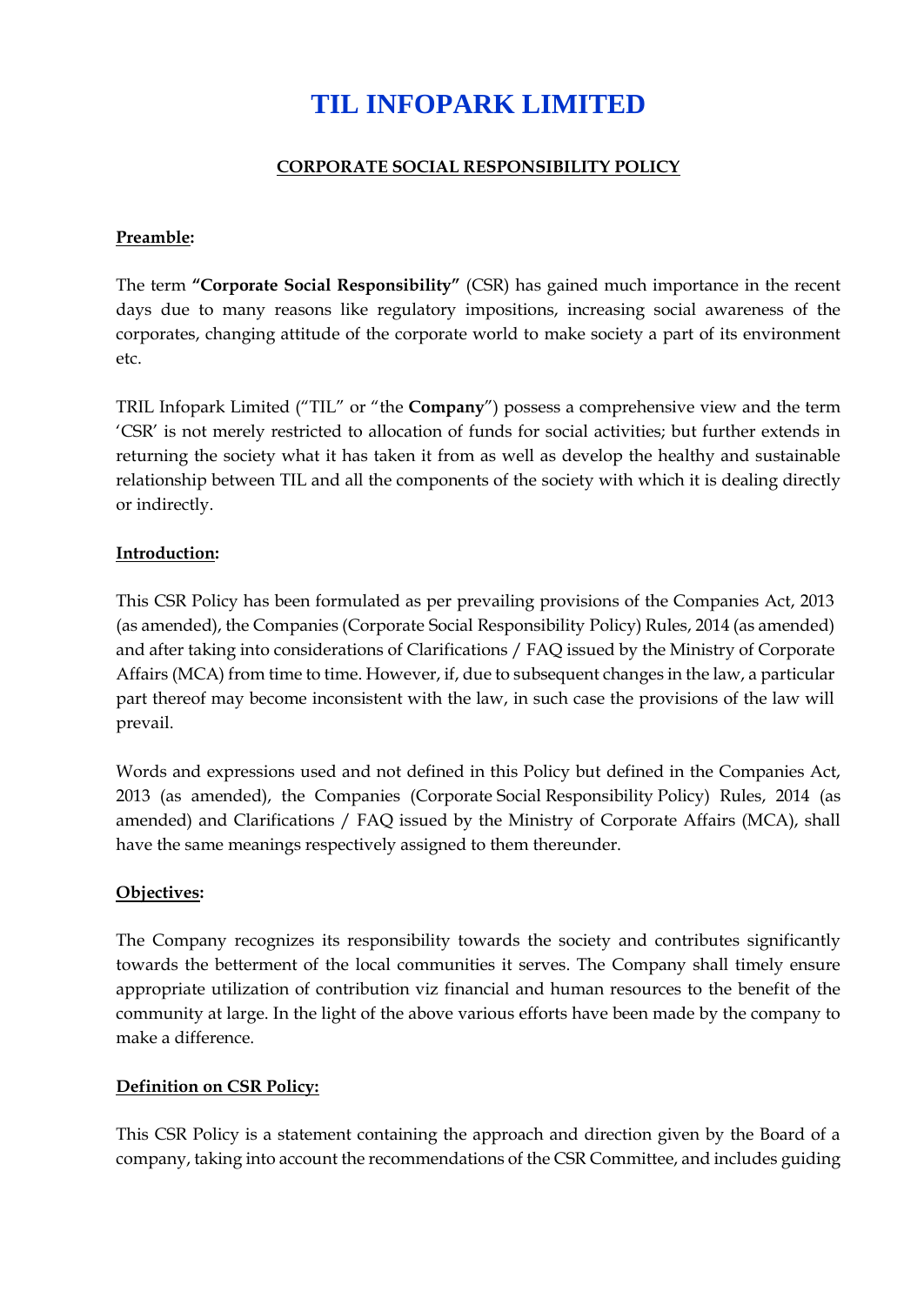principles for selection, implementation and monitoring of activities as well as formulation of the annual action plan.

# **Composition of the CSR Committee:**

The Committee shall be constituted with following members only if the CSR expenditure amount to be spent by a company exceeds fifty lakh rupees:

- 1. With minimum three directors of which at least one director shall be an Independent Director from the Board of the Company; or
- 2. With minimum two directors from the Board of the Company, in case the company is not required to appoint an independent director under sub-section (4) of section 149 of the Companies Act 2013 ("the Act").

If the CSR committee is not required to be constituted by the Company as per provisions of the Companies Act, 2013, the Responsibility of CSR Committee as per the provisions of the Companies Act, 2013, be discharged by the Board of Directors of the Company.

# **Mandate of the Corporate Social Responsibility Committee:**

# **As per provisions of Section 135 of the Act read with the Companies (Corporate Social Responsibility Policy) Rules, 2014 (as amended), the CSR Committee shall:**

- i. Formulate and recommend to the Board, a Corporate Social Responsibility Policy which shall indicate the activities to be undertaken by the Company in the areas or subject specified in Schedule VII;
- ii. Recommend the amount of expenditure to be incurred on the activities;
- iii. Monitor the CSR Policy of the Company from time to time;
- iv. To formulate and recommend to the Board an Annual Action Plan in pursuance of the CSR policy, which shall include the following, namely:
	- a) the list of CSR projects or programmes that are approved to be undertaken in areas or subjects specified in Schedule VII of the Act,
	- b) the manner of execution of such projects or programmes,
	- c) the modalities of utilisation of funds and implementation schedules for the projects or programmes,
	- d) monitoring and reporting mechanism for the projects or programmes, and
	- e) details of need and impact assessment, if any, for the projects undertaken by the company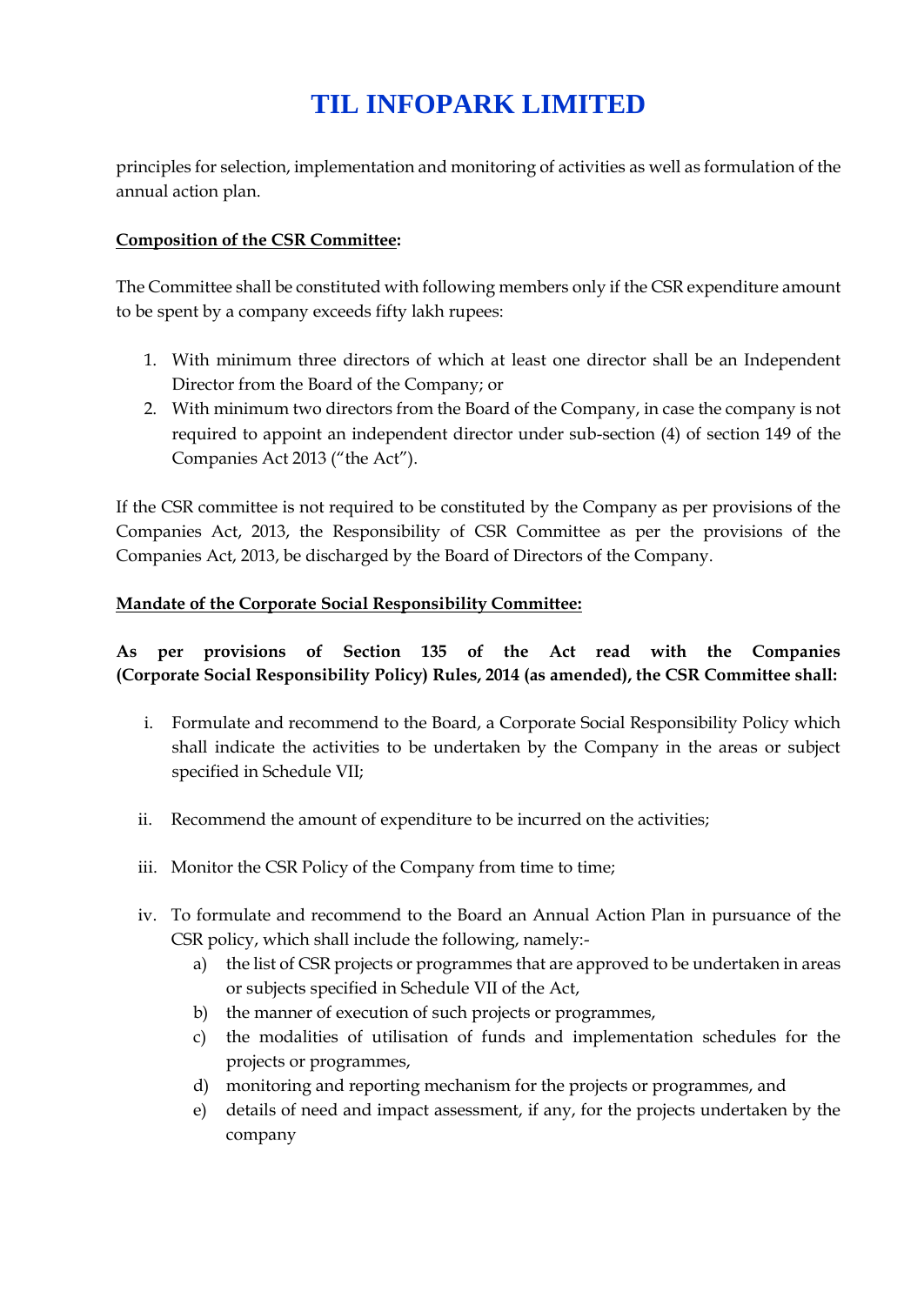v. Any other matter which may be considered appropriate by the Committee for furtherance of Company's CSR activities.

#### **Additional mandate:**

- i. Oversee the company's conduct with regard to its corporate and societal obligations and its reputation as a responsible corporate citizen;
- ii. Oversee activities impacting the quality of life of various stakeholders;
- iii. Monitor the CSR Policy and expenditure of the material subsidiaries (material subsidiary" means a subsidiary whose income or net worth exceeds ten percent of the consolidated income or net worth, respectively, of the Company and its subsidiaries in the immediately preceding financial year).

#### **Recommended sectors for CSR activities:**

- i. Eradicating hunger, poverty and malnutrition, promoting preventive health care and sanitization including contribution to the Swach Bharat Kosh set-up by the Central Government for the promotion of sanitation and making available safe drinking water;
- ii. Promoting education, including special education and employment enhancing vocational skills especially among children, women, elderly and the differently abled and livelihood enhancement projects;
- iii. Promoting gender equality, empowering women, setting homes and hostels for women and orphans, setting up old age homes, day care centers and such other facilities for senior citizens and measures for reducing inequalities faced by socially and economically backward groups;
- iv. Ensuing environmental sustainability, ecological balance, protection of flora and fauna, animal welfare, agroforestry, conservation of natural resources and maintaining quality of soil, air and water including contribution to the Clean Ganga Fund set-up by the Central Government for rejuvenation of river Ganga;
- v. Protection of natural heritage, art and culture, including restoration of buildings and sites of historical importance and works of art, setting up public libraries, promotion and development of traditional arts and handicrafts;
- vi. Measures for the benefits of armed forces veterans, war widows and their dependents Central Armed Police Forces (CAPF) and Central Para Military Forces (CPMF) veterans, and their dependents including widows;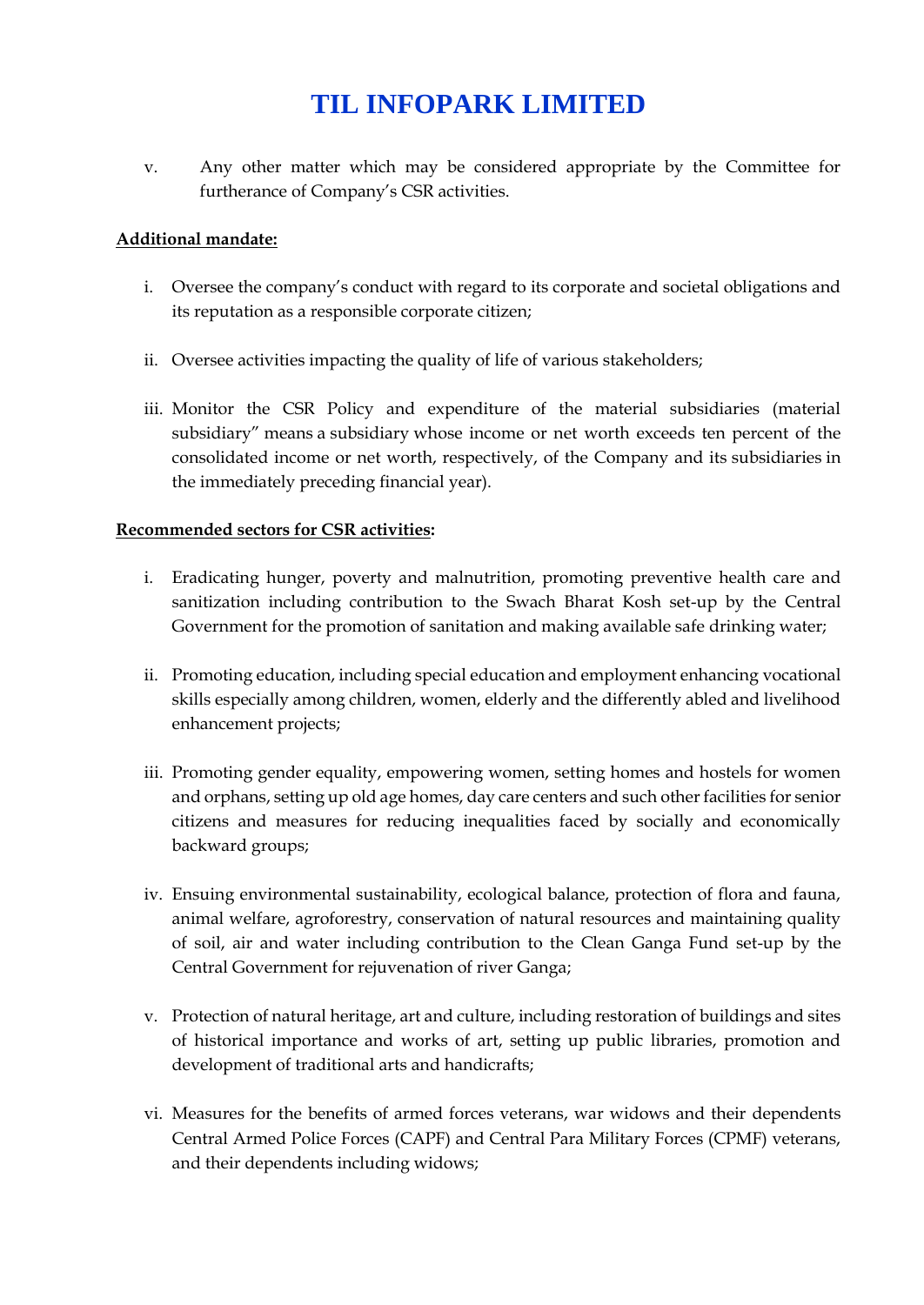- vii. Training to promote rural sports, nationally recognized sports, Paralympic sports and Olympic sports;
- viii. Contribution to the Prime Ministers' National Relief Fund or Prime Minister's Citizen Assistance and Relief in Emergency Situations Fund (PM CARES Fund) or any other fund set up by Central Government for socio-economic development and relief and welfare of Scheduled Castes, the Scheduled Tribes, other backward classes, minorities and women;
	- ix. Contributions or funds provided to technology incubators located within academic institutions which are approved by the Central Government;
	- x. Rural Development Projects.
	- xi. slum area development. (Explanation.- For the purposes of this item, the term `slum area' shall mean any area declared as such by the Central Government or any State Government or any other competent authority under any law for the time being in force.)
	- xii. disaster management, including relief, rehabilitation and reconstruction activities.

Any such activities which may be included or any of the abovementioned activities that may be modified or removed or replaced by Central Government or Ministry of Corporate affairs by amendment/clarification to the Schedule VII of the Act.

#### **Scope of activities covered:**

The scope of activities of the Company will not only restrict to providing funds for promoting aforementioned activities, but also in creating opportunities for the locals and others which will make them independent and capable of raising their livelihood.

#### **Implementation Procedure/ Annual Action Plan:**

Every year Company will come out with Action Plan for implementation of each of the CSR projects or programmes which were approved by the CSR Committee.

CSR Committee will review on regular basis the implementation of projects or prgrammes.

# CSR Schedule:

The Company shall during the financial year i.e. any time between 1<sup>st</sup> April to 31<sup>st</sup> March every year, carry out its above listed CSR activities. The CSR Committee shall, from time to time, decide on the schedule.